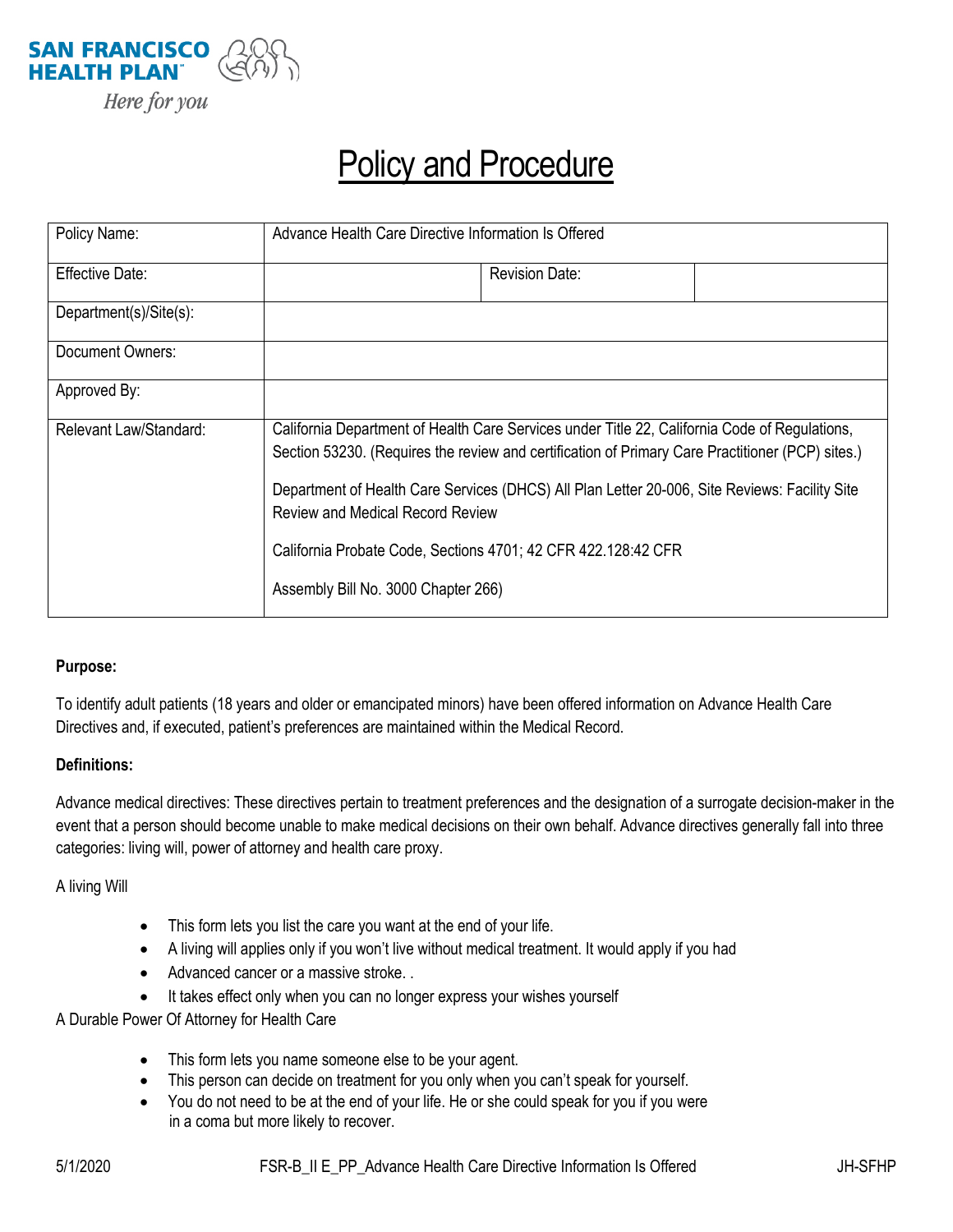A health care proxy is a document that names someone you trust as your proxy, or agent, to express your wishes and make health care decisions for you if you are unable to speak for yourself. A health care proxy may also be called a durable medical power of attorney or an appointment of a health care agent or health care surrogate.

## **Policy:**

Adult (18 years and older or emancipated minors) medical records include documentation of whether the member has been offered information or has executed an Advance Health Care Directive (AHCD).

The AHCD is reviewed with the patient every 3-5 years as appropriate to the member's circumstance.

Physician Orders for Life-Sustaining Treatment (POLST) form and Five Wishes are acceptable if appropriately completed and signed by the necessary parities.

### **Procedure:**

- 1. Provide AHCD information
- 2. Discuss AHCD preferences with patient
- 3. Document information provided, completed AHCD in patient's Medical Record or document patient's declination to execute.
	- a. Optional Provide other options: POLST/Five Wishes document in patient's Medical Record

**\_\_\_\_\_\_\_\_\_\_\_\_\_\_\_\_\_\_\_\_\_\_\_\_\_\_\_\_\_\_\_\_\_\_\_\_\_\_\_\_\_\_\_\_\_\_\_\_\_\_\_\_\_\_\_\_\_\_\_\_\_\_\_ \_\_\_\_\_\_\_\_\_\_\_\_\_\_\_\_\_**

**\_\_\_\_\_\_\_\_\_\_\_\_\_\_\_\_\_\_\_\_\_\_\_\_\_\_\_\_\_\_\_\_\_\_\_\_\_\_\_\_\_\_\_\_\_\_\_\_\_\_\_\_\_\_\_\_\_\_\_\_\_\_\_ \_\_\_\_\_\_\_\_\_\_\_\_\_\_\_\_\_**

 **First Name Last Name – Title Date**

 **First Name Last Name – Title Date**

The material in this document is a knowledge-sharing tool provided by the FSR team to enhance compliance with Facility Site Review requirements. All content is for informational purposes and may be used and/or modified according to site-specific practices. Ensure appropriate review and approval by site management prior to adoption.